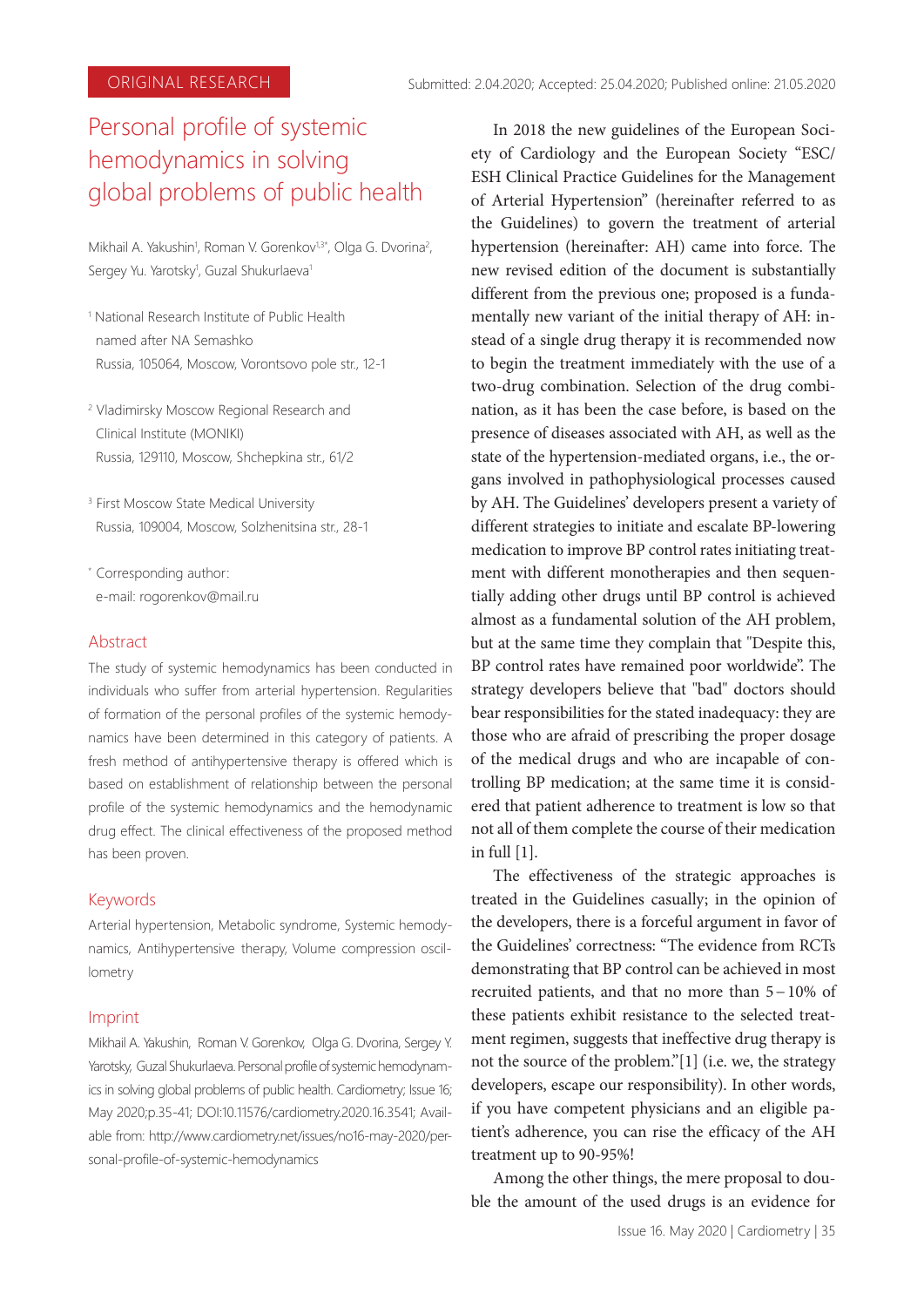an inefficacy of the conceptual approaches offered by them thereto. It is not the way to base the treatment strategies on taking into account comorbidities, when selecting the medication lines, since there are no accompanying diseases at the first stage of treatment; the target organs are not yet affected by the AH disease at the first stage; the presence of some associated clinical conditions points to a highly neglected disease case. In the meantime, in the scientific debates "hypertension remains the major preventable cause of cardiovascular disease (CVD) and all-cause death globally"; so that searching for fresh solutions to this problem is perhaps the most topical challenge for modern medicine [1].

#### Aims

The aims of our studies are systematization and applications of hemodynamic patterns in the diagnostics and treatment of AH.

Every medical student knows the following formula:  $AP = CO \cdot TPVR$ ,

where AP is an arterial pressure; CO is cardiac output; TPVR is total peripheral vascular resistance [2].

Taking into account the fact that the CO is the product of the stroke volume (SV) by the heart rate (HR), i.e.  $CO = HR \cdot SV$ , the AP value is directly dependent on three key factors: HR, SV and TPVR. By influencing these parameters, the level of AP can be controlled, both upwards and downwards. The only thing is to identify the relevant treating factors. This truth is so simple that it is really surprising why it has not been so far used as the primary conceptual approach to the treatment of AH, as well as arterial hypotension. But, unfortunately, there is even no attempt to discuss this conceptual assumption at all. This is much stranger, since the effect of antihypertensive drugs (AHD) on the systemic hemodynamics (SHD) is a well studied subject; the evidence data are directly available, including annotations to drugs (see Table 1 herein).

The only justification is that, until recently, the "gold standard" in SHD studies has been the Swan-Ganz pulmonary artery catheterization, which implies an insertion of a special catheter into one of the main branches in the pulmonary trunk. Such procedure is not safe; 2-3% of cases are complicated by serious disturbances in the heart rhythm and conduction that hinders the widespread use of the method, even under the in-hospital conditions [3].

At present, the above mentioned drawback has been removed; moreover, appeared are accessible and,

Table 1. Effects produced by AHD\* on SHD

| Group       | SAP | <b>DAP</b> | <b>HR</b> | <b>TPVR</b> | SV |
|-------------|-----|------------|-----------|-------------|----|
| <b>BB</b>   |     |            |           |             |    |
| CCB         |     |            |           |             |    |
| ТD          |     |            |           |             |    |
| <b>ACEi</b> |     |            |           |             |    |
| ARB         |     |            |           |             |    |

\*Legend: BB - beta-blockers; CCB - calcium antagonists; TD - thiazide diuretics, ACEi - ACE inhibitors, ARB - angiotensin receptor blockers; ↑ - increase, ↓ - decrease, **–** - no effect available.

most importantly, non-invasive techniques for investigating SHD, which reveal vast prospects for their use in general medical practice [4].

## Materials and methods

The materials of our studies cover 1447 examinees aged from 18 to 89 (mean age 37.5 years), including 832 (57.5%) males and 615 (46.5%) females.

Our method of examination is the compression oscillometry: for this purpose, we have used device KAP TsG osm "GLOBUS" (Manufactured by Globus Ltd., Registration Certificate No. RZN2017/6582 dd. December 15, 2017), which allows non-invasively measuring 22 SHD parameters, including systolic arterial pressure (SAP), diastolic arterial pressure (DAP), HR, SV and TPVR. Since the values of SV and TPVR depend on the patient's height and weight and do not have clear standard boundaries, in our calculations we used their integral analogues: SI (stroke index), calculated as SV/T where T is a human body surface area (m2), and SPVR (specific peripheral vascular resistance) equal to TPVR/T. The standard SI value is 30-45 ml/m2, and the standard SPVR parameter is  $32 \pm 6\%$ arbitrary units. It is assumed that the normal values of HR, SAP and DAP are as follows: HR 60-80 beats per min., SAP 120-130 mm Hg, DAP 70-80 mm Hg.

## Results

Results obtained from our studies are given further below.

In the above examinees we have revealed various combinations of HR, SI and SPVR parameters; we have pooled them to form 15 SHD profiles. In this case, noteworthy is the detected dependence of each profile on the corresponding AP level (see Table 2 herein).

The following SHD profiles have not been detected in any examinee: 111, 131, 132, 133, 232, 233, 312, 313, 323, 331, 332 and 333. Besides, in patients with increased SAP and DAP we have never recorded the SHD profiles as listed below: 213, 223, and 322. The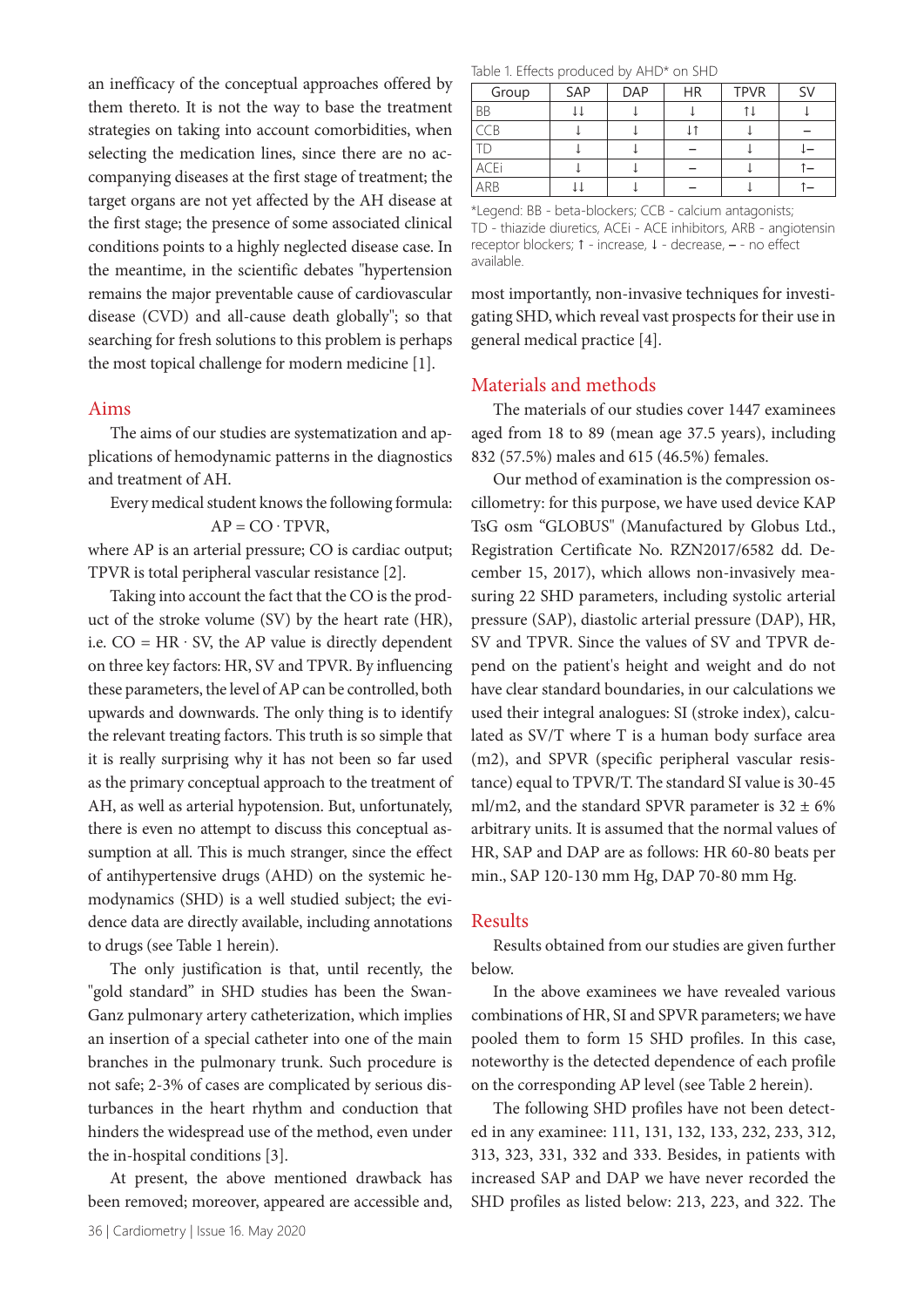Table 2. Dependence of SHD profile on AP level

| SHD* profile (HR/<br>SPVR/SI) | All  | AP < 120       | AP120-130  | AP > 140       | AP > 160       | AP > 170       | DAP > 90       |
|-------------------------------|------|----------------|------------|----------------|----------------|----------------|----------------|
| 112                           | 10.9 | 3.9            | 4.8        | 17.6           | 3.6            | $\Omega$       | 23.2           |
| 113                           | 3.1  | 9.1            | 0          | 5.2            | $\overline{0}$ | $\overline{0}$ | 4.7            |
| 121                           | 0.3  | $\bigcirc$     | $\bigcirc$ | 0.7            | 4.5            | $\overline{c}$ | 0.2            |
| 122                           | 9.4  | 11.7           | 9.6        | 15.3           | $\overline{0}$ | $\bigcirc$     | 2.7            |
| 123                           | 0.7  | $\mathbf{0}$   | 1.2        | 1.1            | $\bigcirc$     | $\bigcirc$     | $\circ$        |
| 211                           | 8.5  | $\mathbf{0}$   | 3.6        | 11.8           | 12.5           | 10.4           | 18.4           |
| 212                           | 19.5 | 14.3           | 25.3       | 4.5            | 32.1           | 37.6           | 24.3           |
| 213                           | 1.3  | 10.4           | $\Omega$   | $\bigcirc$     | $\bigcirc$     | $\Omega$       | 0.9            |
| 221                           | 16.4 | 6.5            | 19.3       | 18.1           | 14.3           | 8.3            | 4.8            |
| 222                           | 14.3 | 39             | 22.9       | $\overline{7}$ | $\overline{0}$ | $\Omega$       | 0.9            |
| 223                           | 0.1  | 1.2            | $\bigcirc$ | $\Omega$       | $\overline{0}$ | $\bigcirc$     | $\overline{0}$ |
| 231                           | 0.4  | $\mathbf 0$    | $\Omega$   | 0.2            | $\Omega$       | $\Omega$       | $\overline{0}$ |
| 311                           | 4.7  | $\overline{0}$ | 7.3        | 7.1            | 18.7           | 22.9           | 13.9           |
| 321                           | 10.2 | 1.3            | 6          | 11.2           | 14.3           | 18.8           | 6              |
| 322                           | 0.3  | 2.6            | 0          | $\mathcal{O}$  | $\theta$       | $\overline{0}$ | 0              |

\*Notes: SHD profile is ratio HR / SPVR/ SI, where 1 - increased value of the parameter; 2 - normal value of the parameter; 3 decreased value of the parameter.

## Percentage shares (%) of SHD profiles



123 and 211SHD have not been found in the hypotension patients. The combination of the normal values of HR, SI and SPVR (SHD profile 222) occurred in 16.4% of the patients (see Figure 1 herein).

It would be logical to expect the prevalence of SHD profile 222 among the examinees with the normal levels of SAP and DAP. Indeed, in this category of examinees SHD, profile 222 occurs more often (22.9%), though not as often as one would expect. The above phenomenon may indicate only the following: AH is not only (and not as much as) an increase in AP. Early pathological manifestations of the AH disease in the form of impaired cardiac reflex activity and vascular tone imbalance for a long time are compensated by the redistribution of the hemodynamic constants. AP is the main hemodynamic parameter in the organism





Figure 3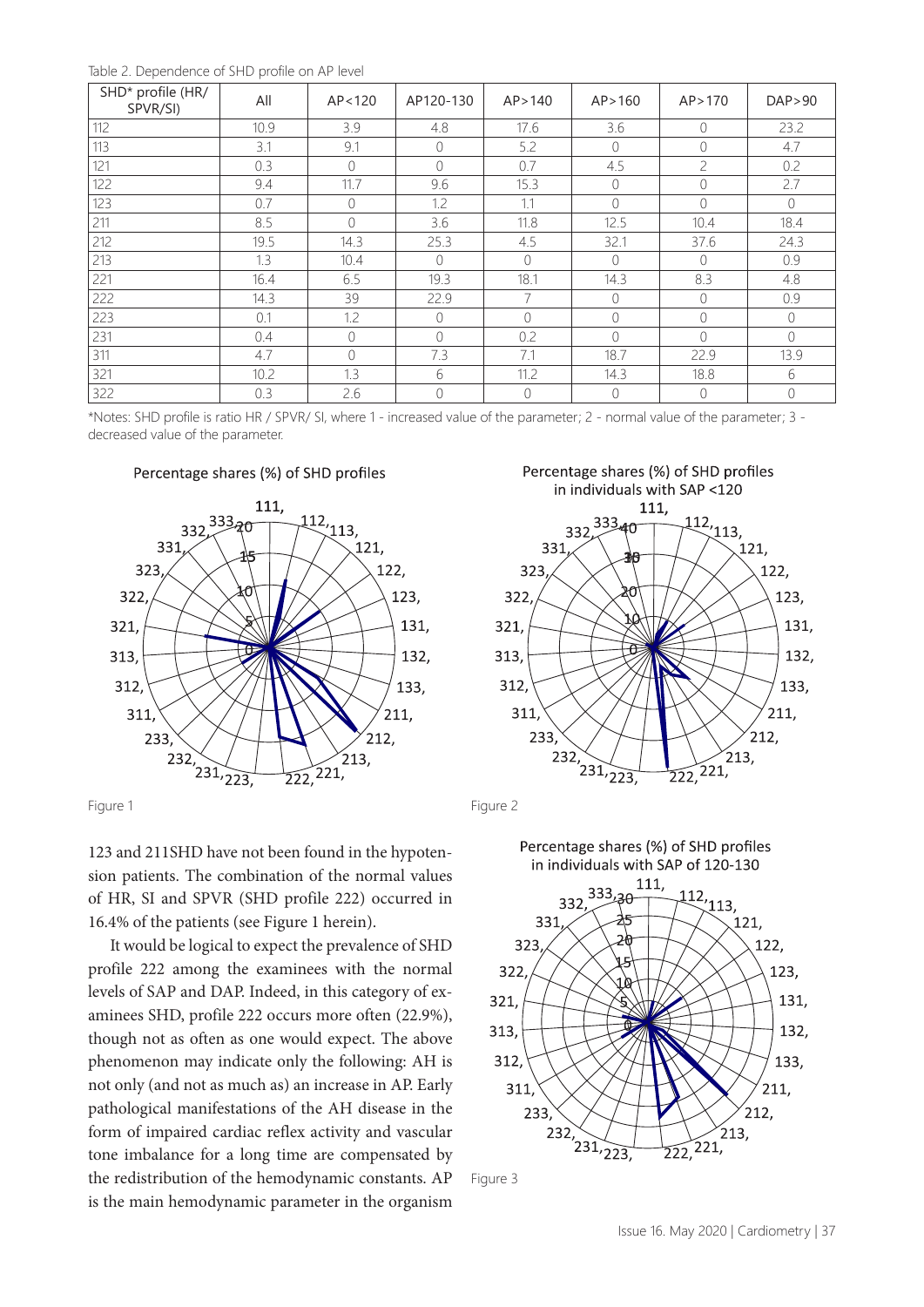that provides normal perfusion; its stability guarantees an adequate blood supply to tissues; all compensatory hemodynamic responses are aimed at maintaining the normal AP level. The relatively rare occurrence of the normal hemodynamic profile is an indication of the completed compensatory hemodynamic responses at the early stages of AH.

The obtained data confirm the given concept: the normal SHD profile is almost absent in the patients with DAP> 90 mm Hg (0.9%); the profile has not been observed in the patients with SAP>152 mm Hg. All this clearly indicates that the exhaustion of the compensatory SHD mechanisms appears with grade 1 arterial hypertension.

In contrast thereto, in the patients with a decreased SAP (SAP <120) the normal SHD profile has been recorded 2 times more frequently (39%) than in those with the normal SAP. In our opinion, the logical explanation of this phenomenon is that a reduction in SAP is one of the earliest compensatory mechanisms of the response to an increase in the CO and TPVR parameters (see Figure 2 herein).

Among the examinees aged 18-25 years, a separate group is formed with healthy individuals according to their anamneses having the normal AP  $(n = 144)$ . In the above category, only every fifth examinee (19.4%) has shown SHD profile 222 that is consistent with the previous results and gives us a reason to believe that hemodynamic disorders found prior to developing AH are formed well in advance before the first episodes of the abnormal AP increase [5].

The most frequently recorded case among the individuals with the normal SAP is SHD profile 212 (25.3%); less often found is SHD profile 221 (19.3%); every tenth (9.6%) has been reported to have SHD profile 122. The above distribution indirectly characterizes the polymorphism of the starting mechanisms in hemodynamic disorders preceding hypertension: in a third of patients (28.9%) the disorders start with increasing CO (SHD profile 221 and 122), and in every fifth individual (SHD profile 212) they begin with increasing TPVR (see Figure 3 herein).

A redistribution of the SHD profiles is a mandatory attribute of AH; at the same time, hemodynamics may change either according to the hyperkinetic type, which is characterized by an increase in the performance of the cardiac pumping activity (SV, HR), or in line with the hypokinetic type (distinguishing feature is the preferential growth of TPVR) or in accordance with the eukinetic type, when the values of all three parameters are in the middle of the oscillation range. At the onset of the disease, as a rule, the hyperkinetic hemodynamics prevails, while at its later stages the hypokinetic type is dominant [6, 7].

The obtained evidence data support the specified pattern regularity: in the patients with higher SAP observed is a tendency towards CO decreasing, while the share of individuals with an increased TPVR is directly proportional to the level of SAP (see Figure 4 herein).

Depending on the ratio between CO and TPVR, the SHD profiles are integrated by us in 3 groups: the hyperkinetic group (122, 221), the eukinetic group (222, 211, 321, 112, 113, 121, 123) and the hypokinetic group (311, 212). The relationship between the different SHD forms and SAP is shown in Figures 5, 6 and 7 herein.

Among the most common hyperkinetic SHD profiles, recorded has been profile 122; among the eukinetic profile types we have detected SHD profile 123; and among the hypokinetic profiles we have identified SHD profile 311.

## **Conclusions**

The obtained results show that even in a healthy individual with the normal AP levels recording of a SHD physiological profile, which is characterized by the normal levels of CO and TPVR, is the exception rather than the rule. The share of individuals with impaired performance parameters CO and TPVR aged 18-25 years (80.6%) approximately correlates with the prevalence of AH among the individuals older than 60 years (80.7%). This correlation allows us suggesting that the AH onset should be related not to the age 40-50, as it is generally accepted, but much earlier life spans. It can be supposed that the hemodynamic disorder of this sort at the age of 25 may predict the onset of arterial hypertension with 60!

Latest research shows a close relationship between hypertension and the metabolic syndrome. It is believed that hyperinsulinemia and hyperleptinemia developing against the background of visceral obesity, associated with metabolic syndrome, contribute to an increase in CO and TPVR, thereby triggering the pathophysiological mechanisms of AH [8].

Knowing the SHD personal profile, we can select the proper AHD, taking into account its targeted effect on each component of the hemodynamics profile (see Table 3 herein).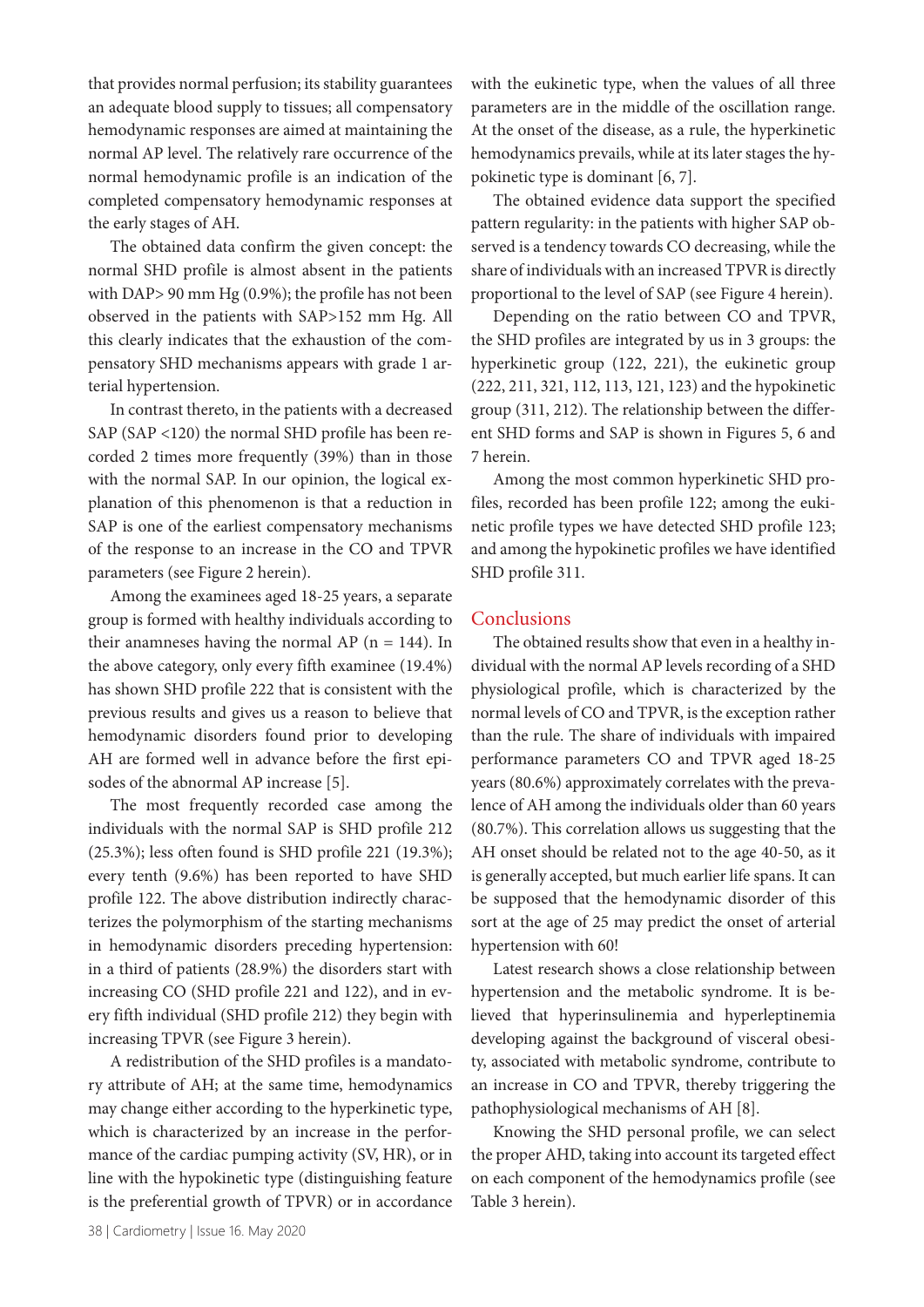

Figure 4



#### Table 3. Effects produced by AHD on SHD

| AHP          | Registration No. (SRMP) | <b>HR</b> | TPVR 1   | TPVR <sub>2</sub> | SV        |
|--------------|-------------------------|-----------|----------|-------------------|-----------|
| Atenolol     | ЛП002294-051113         | decrease  | increase | decrease          | decrease  |
| Bisoprolol   | ЛП-004617-251117        | decrease  | increase | decrease          | decrease  |
| Betaxolol    | ЛП-002502-160614        | decrease  | decrease | decrease          | decrease  |
| Nevibilol    | □ N011417/01-100809     | decrease  | decrease | decrease          | decrease  |
| Metoprolol   | ЛП-001760-020712        | decrease  | increase | decrease          | decrease  |
| Amlodipine   | ЛС-001987               | no change | decrease | decrease          | no change |
| Diltiazem    | ЛС-001987-261211        | decrease  | decrease | decrease          | no change |
| Nifedipine   | ЛС-001381-190911        | increase  | decrease | decrease          | increase  |
| Nitrendipine | ЛП-003289-051115        | increase  | decrease | decrease          | no change |
| Moxonidine   | ЛП-003255-151015        | no change | decrease | decrease          | no change |
| Kaptopril    | ЛП-002918-170315        | no change | decrease | decrease          | no change |
| Chinapril    | N014329/01-010411       | no change | decrease | decrease          | no change |
| Lizinopril   | ЛП-003753-260716        | no change | decrease | decrease          | no change |
| Perindopril  | ЛП-003712-290616        | no change | decrease | decrease          | increase  |
| Ramipril     | ЛП-003235-081015        | no change | decrease | decrease          | no change |
| Fosinopril   | ЛП-003603-040516        | no change | decrease | decrease          | no change |
| Enalapril    | ЛП-002572-080814        | no change | decrease | decrease          | increase  |
| Candesartan  | ЛП-002525-080714        | no change | decrease | decrease          | no change |
| Eprosartan   | T N012018/01-110310     | no change | decrease | decrease          | no change |
| Irbesartan   | ЛП-003987-011216        | no change | decrease | decrease          | no change |
| Losartan     | ЛСР-010617/08-261208    | decrease  | decrease | decrease          | increase  |
| Telmisartan  | ЛП-004442-010917        | no change | decrease | decrease          | no change |
| Valsartan    | ЛП-004219-300317        | no change | decrease | decrease          | no change |
| Indapamide   | ЛП-003095-170715        | no change | decrease | decrease          | no change |

Legend: HR - heart rate; TPVR1 - total peripheral vascular resistance in the first month of starting treatment; TPVR2 - total peripheral vascular resistance after a month of starting treatment; SI - stroke index.

# Dynamics of hyperkinetic SHD profiles depending on SAP level



Figure 5





Figure 6 Figure 7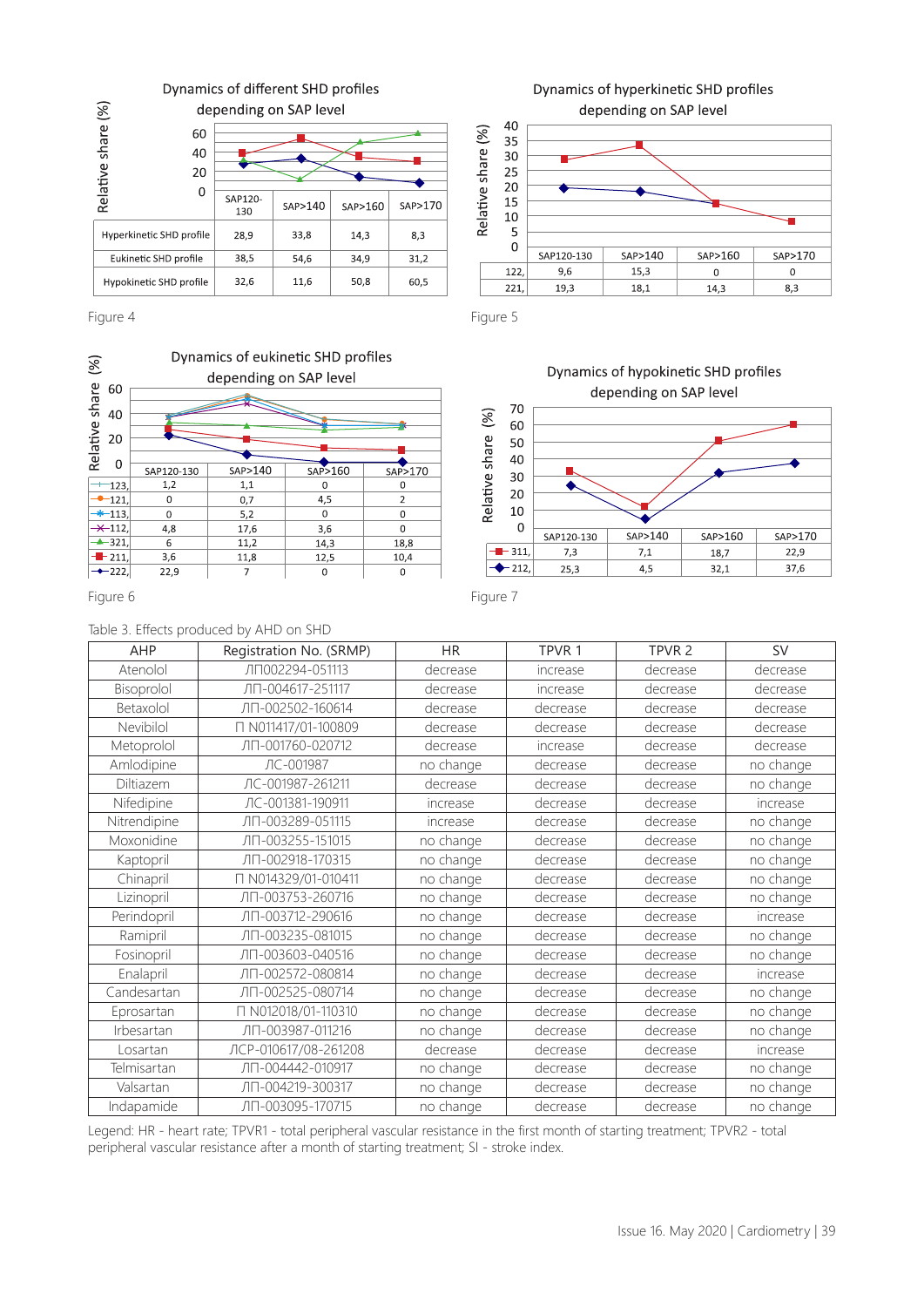Table 4. AHD effects made on SHD

| AHD group                              | <b>AHD</b>                                                            | Effect by AHD* on<br>SHD (Code) |
|----------------------------------------|-----------------------------------------------------------------------|---------------------------------|
|                                        | Nitrendipine                                                          | 312                             |
|                                        | Nifedipine                                                            | 313                             |
| Calcium antagonists                    | Diltiazem                                                             | 112                             |
|                                        | Amlodipine                                                            | 212                             |
|                                        | Perindopril, Enalapril                                                | 213                             |
| ACE inhibitors                         | Zofenopril, Kaptopril, Chinopril, Lizinopril, Ramipril,<br>Fosinopril | 212                             |
|                                        | Betaxolol                                                             | 111                             |
|                                        | <b>Nevibilol</b>                                                      | 112                             |
| Beta-blockers                          | Atenolol, Bisoprolol, Metoprolol                                      | 141                             |
|                                        | Losartan                                                              | 113                             |
| Angiotensin receptor blockers          | Valsartan, Candesartan, Eprosartan, Irbesartan, Telmisartan           | 212                             |
| Selective imidazoline receptor agonist | <b>Moxonidin</b>                                                      | 212                             |
| <b>Diuretics</b>                       | Dichlotiazide, Indapamide                                             | 212                             |

#### Table 5. AHD selection priority

| Order of<br>priority in<br>AHD selection | Characteristic                                                                                                          |
|------------------------------------------|-------------------------------------------------------------------------------------------------------------------------|
|                                          | Normalizing improperly changed (increased or decreased) parameters, not affecting the normal levels                     |
|                                          | Normalizing improperly increased parameters, but decreasing the normal parameter                                        |
|                                          | Normalizing improperly increased parameters, not affecting the decreased parameter                                      |
| 4                                        | Normalizing improperly decreased parameters; not affecting the normal parameter                                         |
|                                          | Normalizing improperly decreased parameters, decreasing the normal parameter                                            |
| 6                                        | Normalizing one of the parameters, not affecting the other two                                                          |
|                                          | Normalizing one of the parameters, not affecting the other one and decreasing the normal value of one<br>more parameter |
| 8                                        | Normalizing one of the parameters, not affecting the other one and increasing the normal value of one more<br>parameter |

## Table 6. AHD rating corresponding to individual SHD profiles

| SHD* profile<br>HR/SPVR/SI | AP > 140 | AP > 160 | AP > 170 | Code and rating for AHD administration** |
|----------------------------|----------|----------|----------|------------------------------------------|
| 112                        | 17.6     | 3.6      |          | 112, 111, 141, 212, 113                  |
| 113                        | 5.2      | 0        |          | 113, 112, 213, 212                       |
| 121                        | 0.7      | 4.5      | 2        | 111, 141, 212, 112                       |
| 122                        | 15.3     | 0        |          | 112, 141, 111, 212, 113, 213             |
| 123                        | 1.1      | $\Omega$ |          | 113, 112, 213, 212                       |
| 211                        | 11.8     | 12.5     | 10.4     | 111, 212, 112                            |
| 212                        | 4.5      | 32.1     | 37.6     | 212, 112, 111, 141, 213                  |
| 221                        | 18.1     | 14.3     | 8.3      | 111, 212, 112                            |
| 222                        |          | $\Omega$ | $\cap$   | 212, 112, 111, 141, 213, 312             |
| 311                        | 7.1      | 18.7     | 22.9     | 212, 312                                 |
| 321                        | 11.2     | 14.3     | 18.8     | 312, 212                                 |

\*The SHD profile is ratio HR / SPVR/ SI, where 1 - increased value of the parameter; 2 - normal value of the parameter; 3 - decreased value of the parameter.

\*\* AHD Code - effect produced by AHD on HR/SPVR/SI, where 1 - decreasing the parameter; 2 - not affecting the parameter; 3 - increasing the parameter.